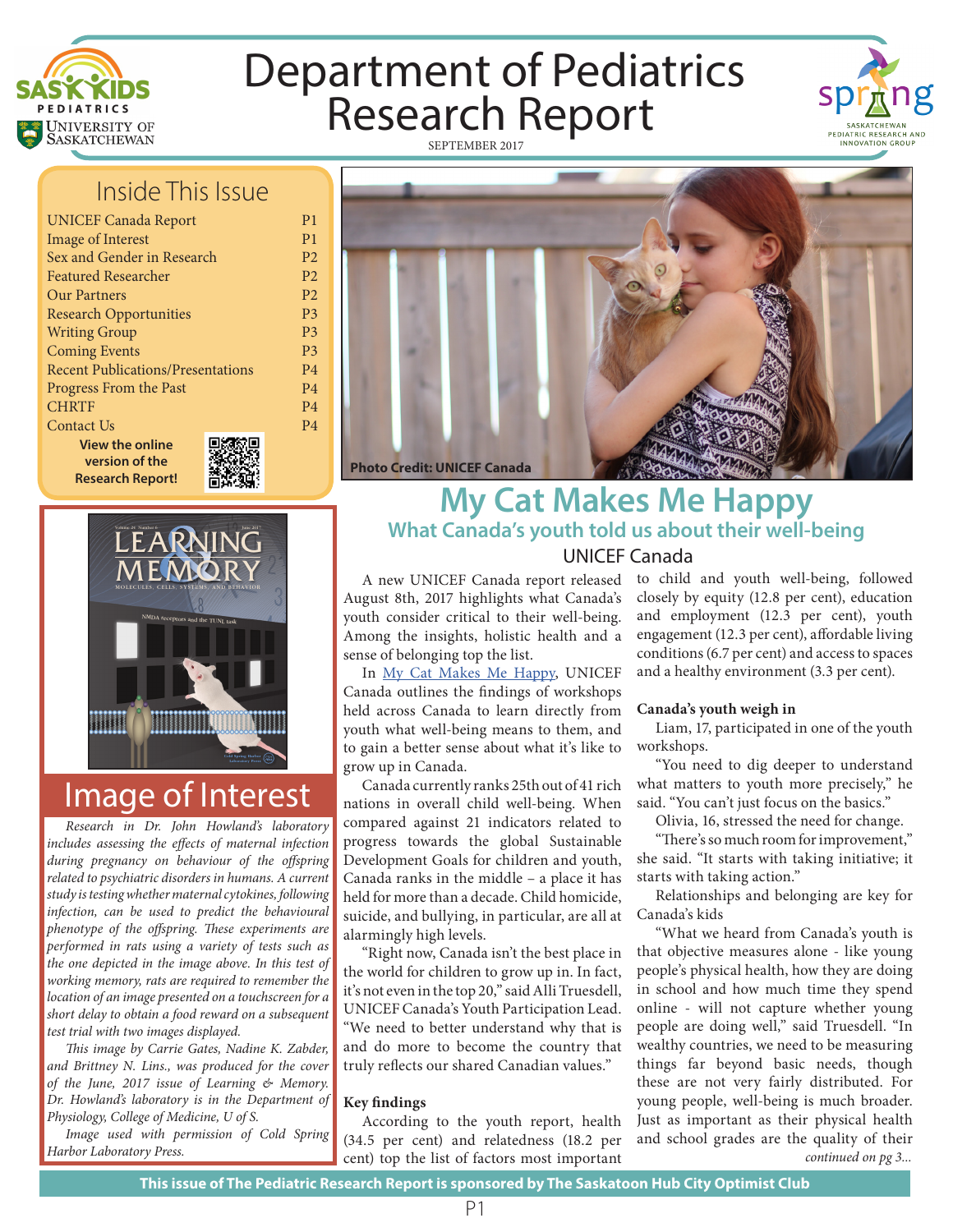### Sex and Gender in Research

#### Dr. Erin Prosser-Loose

Issues of sex and gender in science and health research are not new, but recently have become more prominent. This heightened awareness is in response to overdue recognition that gaps exist in understanding biological sex differences and that gender bias remains a powerful disease. presence in both the health delivery systems and research. The Canadian Institutes of Health Research (CIHR) are addressing these issues with focused training and requirements for applicants, as well as examination of biases in their own funding programs. It is important for researchers to consider possible influences and/or gaps in their research and find ways to tackle them so that health and research environments can be a place where everyone is represented, and can cause of hip fracture in 1 in 3 men and outcomes in males tend to be benefit.

Sex refers to biological attributes such as chromosomes, genes, hormone levels, and reproductive/sexual anatomy, whereas gender tend to manifest depression as anger rather than withdrawal. is how we perceive ourselves and each other, and refers to socially constructed roles, behaviours, and expressions. Historically, in research into account genetics, but surprisingly, X and Y chromosomes are the majority of animal studies have been performed on male rodents, and sex of cell lines are not ordinarily considered. In humans, women have been underrepresented in clinical trials, due partly to the concerns gender identity and its effect on mental health. Research is showing that menstrual cycles would contribute variability and, in some cases, that a woman's reproductive health would be affected. When women whether the child identifies as transgender or not from a very early

have been included, sex-specific analysis were rarely considered, as the assumption was that women were basically "smaller men". Taken together, these issues have resulted in a large gap in understanding biological sex differences in symptoms, diagnosis, and treatment of

Some examples of sex differences and gender bias:

Heart disease tends to be thought of as a man's disease even though it is the most common cause of death in women in the United States and the second most common cause of death in Canadian women.

• Osteoporosis, typically considered a woman's disease, is the worse.

Gender bias prevails in the mental health world where men

There is a move towards personalized medicine which takes often excluded from study.

• An important consideration in research in children is that children have a surprisingly secure sense of their own gender,

*continued on pg 4...*

## Featured Child Health Researcher

#### Dr. Amanda Froehlich Chow

Dr. Amanda Froehlich Chow is Postdoctoral Fellow in the Canadian Centre for Health and Safety in Agriculture (CCHSA) working with Dr. Debra Morgan. Amanda completed her Master's of Science in the College of Kinesiology and PhD in Department of Community Health and Epidemiology at the University of Saskatchewan. As a Métis woman from rural Saskatchewan Amanda is particularly passionate about improving the health



of those living in rural and remote communities. As such, she is developing streams of research among two population groups (older adults with dementia and children) living in rural and remote communities throughout Saskatchewan.

In 2014 Dr. Froehlich Chow was awarded a two-year Postdoctoral scholarship and named the top Socio-Health Postdoctoral Fellow from the Saskatchewan Health Research Foundation (SHRF). Amanda's SHRF funded Postdoctoral research was completed in the

College of Kinesiology where she worked with Dr. Louise Humbert to develop a physical activity and physical literacy focused intervention supporting rural early childhood educators to improve their own physical literary and physical activity levels; in turn enhancing their ability to provide early years children with opportunities to develop their own physical literacy. This intervention was part of a larger project Health Start/ Départ Santé which aims to support early years' educators and parents in providing physical activity and healthy eating opportunities for early years children. Amanda is also involved in research lead by Dr. Carol Henry (College and Pharmacy and Nutrition) which aims to increase pulse crop consumption among preschool and school aged children, their families, and teachers.

Dr. Froehlich Chow looks forward to continuing her research in the CCHSA and College of Medicine. She hopes to expand collaborations with her colleagues across campus and throughout the province with the goal of improving the health of rural and remote residents in Saskatchewan.

> *Dr. Amanda Froehlich-Chow is a Postdoctoral Fellow in the Canadian Centre for Health and Safety in Agriculture, College of Medicine.*

#### Our Partners:

The Jim Pattison Children's Hospital has historically provided strong support for child health research in Saskatchewan. The recent \$50 million donation from Jim Pattison allows for a steady stream of revenue to help meet research



and programming needs for generations to come. Groundbreaking opportunities for pediatric researchers in Saskatchewan are on the horizon!

#### Clinical Investigator Program (CIP) for Residents

The CIP at the University of Saskatchewan is available to residents enrolled in a Royal College accredited residency program who have interest and potential for a career as a clinician investigator or clinician scientist. CIP offers two streams: A Graduate stream for participants enrolled in a graduate (M.Sc. or Ph.D.) program, and a Postdoctoral Stream for residents who already hold a Ph.D. and are interested in undertaking a structured research program. For further information about CIP, please contact Dr. Alan Rosenberg, alan. rosenberg@usask.ca.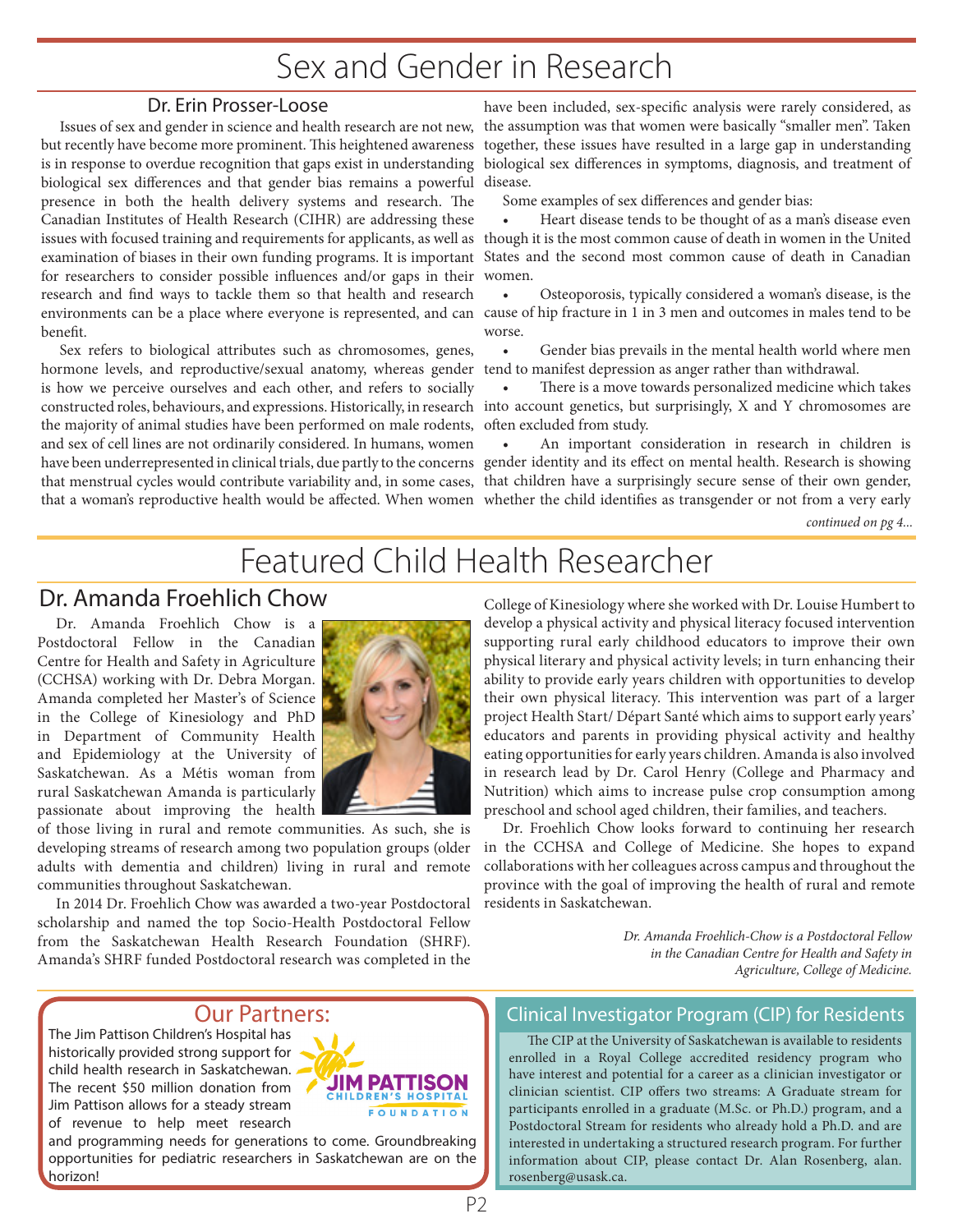### Youth Well-Being *...continued from pg 1*

relationships, and access to safe spaces where they feel respected and like they belong. When we take the time to talk with young people, we learn some surprising things. We heard time and again how much pets make kids happy and relieve stress."

UNICEF Canada is working to develop a Canadian Index of Child and Youth Well-Being, one of the key initiatives of its soon-to-launch One Youth movement. One Youth will also host a Design Studio to work with children and youth to develop and test innovative solutions to the challenges they identify, and encourage public engagement around the challenge.

"We want Canada to become the best place to grow up in by 2030," said Truesdell. "One of the ways to get there is by continuing to involve children and young people in our work to develop new ways to measure child well-being, that are more in line with what children and youth are actually telling us about their own lived experiences as well as the evidence we have about what supports well-being. Some communities are very good at doing that, but the data is very limited."

One Youth is set to launch this fall. To learn more, visit www. unicef.ca/oneyouth.

*This article was reprinted with permission from UNICEF Canada blog, where you can find the full report, or contact* **erin.loose@usask.ca** *for a copy.*

#### Resident Research Project Opportunities

**"Relationship of ESR & CRP with inflammatory cytokine biomarkers"**

Study format: Database analysis Contact: Dr. Alan Rosenberg, alan.rosenberg@usask.ca

**"Sex and gender influences on pediatric research participation"** Study format: Survey

Contact: Dr. Erin Prosser-Loose, erin.loose@usask.ca

**Child Health Research Writing Group:** The Department of Pediatrics is inviting anyone who wants to get out of their office and have a space to come and get some writing done (manuscripts, grants, etc). This idea seems to work well as being in the company of other people who are writing can help minimize distractions and improve focus. This also provides an opportunity to bounce ideas off of other people.

Contact **erin.loose@usask.ca** for information on dates and location.

We would appreciate your opinion about the Department of Pediatrics Research Report and suggestions for future editions. Please complete a brief survey at:

#### **https://www.surveymonkey.com/s/NQVV6SB.**

Thank you!



#### Recent Publications & Presentations from U of S Child Health Researchers

. Ahmed A, **Bowen A**, Feng CX. *Maternal depression in Syrian refugee women recently moved to Canada: a preliminary study.* BMC Pregnancy Childbirth. 2017;17:240. . Dmytrowich J, **Holt T**, Schmid K, **Hansen G**. *Mechanical ventilation guided by electrical impedance tomography in pediatric acute respiratory distress syndrome*. J Clin Monit Comput. 2017; [Epub ahead of print].

. **Erlandson M**, Runalls SB, Jackowski SA, Faulkner RA, **Baxter-Jones ADG**. *Structural strength benefits observed at the hip of premenarcheal gymnasts are maintained into young adulthood 10 years after retirement from the sport.* Pediatr Exerc Sci. 2017; [Epub ahead of print].

. **Hansen G**, Simerpreet B, Schellenberg KL, Alcock S, Ghrooda E. *Prehospital management of acute stroke in rural versus urban responders.* J Neurosci Rural Pract. 2017;8:33-36. . Kitzman DW, Haykowsky MJ, **Tomczak C**. *Making the case for skeletal muscle myopathy and its contribution to exercise tolerance in heart failure with preserved ejection fraction.*  Circ Heart Fail. 2017;10.

. Sari N, **Muhajarine N, Froehlich-Chow A**. *The Saskatchewan/New Brunswick Healthy Start - Départ Santé intervention: implementation cost estimates of a physical activity and healthy eating intervention in early learning centers.* BMC Health Serv Res. 2017;17:57.

. Skappak C, Ilarraza R, Wu YQ, Drake MG, **Adamko DJ.** *Virus-induced asthma attack: the importance of allergic inflammation in response to viral antigen in an animal model of asthma.* PLoS One. 2017;12:e0181425.

. Waespe N, Dhanraj S, Wahala M, Tsangaris E, Enbar T, Zlateska B, Li H, Klaassen RJ, Fernandez CV, Cuvelier GDE, Wu JK, Pastore YD, Silva M, Lipton JH, Brossard J, Michon B, Abish S, Steele M, **Sinha R,** et al. *The clinical impact of copy number variants in inherited bone marrow failure syndromes.* NPJ Genom Med. 2017;2.

. Ward S, Blanger M, Donovan D, **Vatanparast H, Muhajarine N, Engler-Stringer R, Leis A,** Humbert ML, Carrier N. Association between childcare educators' practices and preschoolers' physical activity and ditary intake: a cross-sectional analysis. BMJ Open. 2017;7.